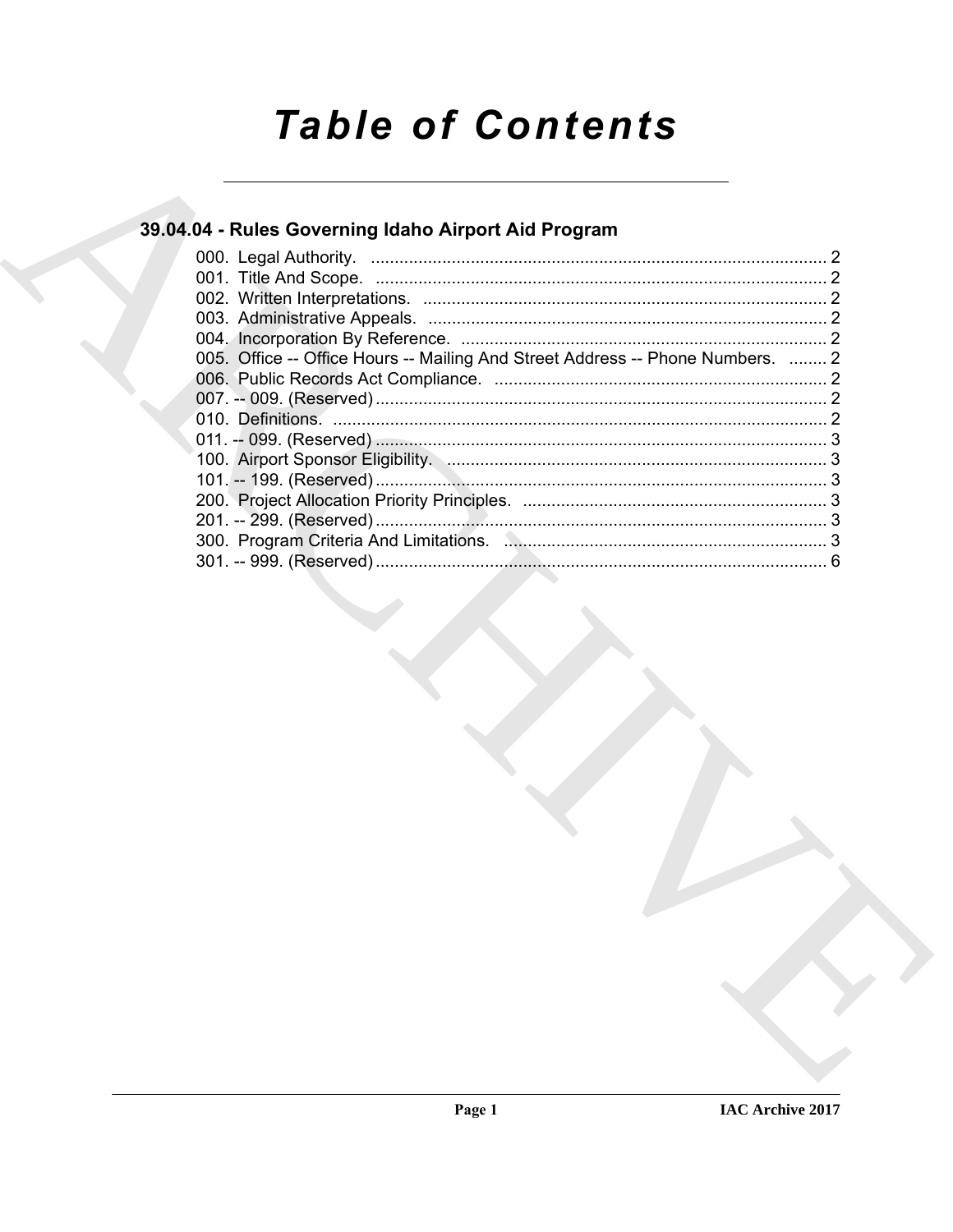#### **IDAPA 39 TITLE 04 CHAPTER 04**

### **39.04.04 - RULES GOVERNING IDAHO AIRPORT AID PROGRAM**

#### <span id="page-1-1"></span><span id="page-1-0"></span>**000. LEGAL AUTHORITY.**

The Idaho Transportation Board adopts this rule under the authority of Sections 21-105 and 21-111, Idaho Code.  $(1-1-90)$ 

#### <span id="page-1-2"></span>**001. TITLE AND SCOPE.**

**01. Title**. This rule shall be cited as IDAPA 39.04.04 "Rules Governing Idaho Airport Aid Program," IDAPA 39, Title 04, Chapter 04.

**02. Scope**. This rule is for the discretionary allocation of airport development funds by the Idaho Transportation Board. Allocations must meet high priority needs and achieve maximum benefit and use of available funds. Allocations may require matching financial participation and are reimbursable as approved by the Board subject to restrictions the Board may impose. (5-8-09)

#### <span id="page-1-3"></span>**002. WRITTEN INTERPRETATIONS.**

There are no written interpretations for this chapter. (5-8-09)

#### <span id="page-1-4"></span>**003. ADMINISTRATIVE APPEALS.**

Administrative appeals under this chapter shall be governed by the rules of administrative procedure of the attorney general, IDAPA 04.11.01, "Idaho Rules of Administrative Procedure of the Attorney General." (5-8-09)

#### <span id="page-1-5"></span>**004. INCORPORATION BY REFERENCE.**

There are no documents incorporated by reference in this chapter. (5-8-09)

#### <span id="page-1-6"></span>**005. OFFICE -- OFFICE HOURS -- MAILING AND STREET ADDRESS -- PHONE NUMBERS.**

**01. Street and Mailing Address**. The Idaho Transportation Department Division of Aeronautics maintains a central office in Boise at 3483 Rickenbacker with a mailing address of P O Box 7129, Boise ID 83707-  $1129.$  (5-8-09)

**02. Office Hours**. Daily office hours are 8:00 a.m. to 5:00 p.m. except Saturday, Sunday and state holidays. (5-8-09) holidays. (5-8-09)

**03. Telephone and FAX numbers**. The central office may be contacted during office hours by phone (5-8-09) at 208-334-8775 or by fax at 208-334-8789.

#### <span id="page-1-7"></span>**006. PUBLIC RECORDS ACT COMPLIANCE.**

All records associated with this chapter are subject to and in compliance with the Idaho Public Records Act, as set forth in Title 74, Chapter 1, Idaho Code. (5-8-09) forth in Title 74, Chapter 1, Idaho Code.

#### <span id="page-1-8"></span>**007. -- 009. (RESERVED)**

#### <span id="page-1-10"></span><span id="page-1-9"></span>**010. DEFINITIONS.**

<span id="page-1-12"></span><span id="page-1-11"></span>**01. Airport Service Area Population**. The airport service area population is the number of people within the service area boundary based upon the most recent approved census data. An airport's service area is the geographic locale within a thirty (30) minute average drive time from the airport. (3-20-14) geographic locale within a thirty  $(30)$  minute average drive time from the airport.

**33.64.04 - RULES GOVERNING IDAHO ARFORT AID PROGRAM**<br> **BULL LEGAL AUTIDENTY.**<br>
THE *KNISSCOPE:*<br> **CALL AUTIDENTY.**<br> **CALL AUTHORITY:**<br> **CALL AUTHORITY:**<br> **CALL AUTHORITY:**<br> **CALL THE** *KNISSCOPE***:**<br> **CALL THE** *KNISSCOPE***: 02. Adjusted Service Area Population**. The adjusted service area population is the subject airports service area population reduced by the population within the service area of a nearby 'more developed' airport(s) that overlaps the subject airports service area. The adjusted service area population is used to determine the match rate for Community airport grants. (3-20-14) Community airport grants.

**Section 000 Page 2**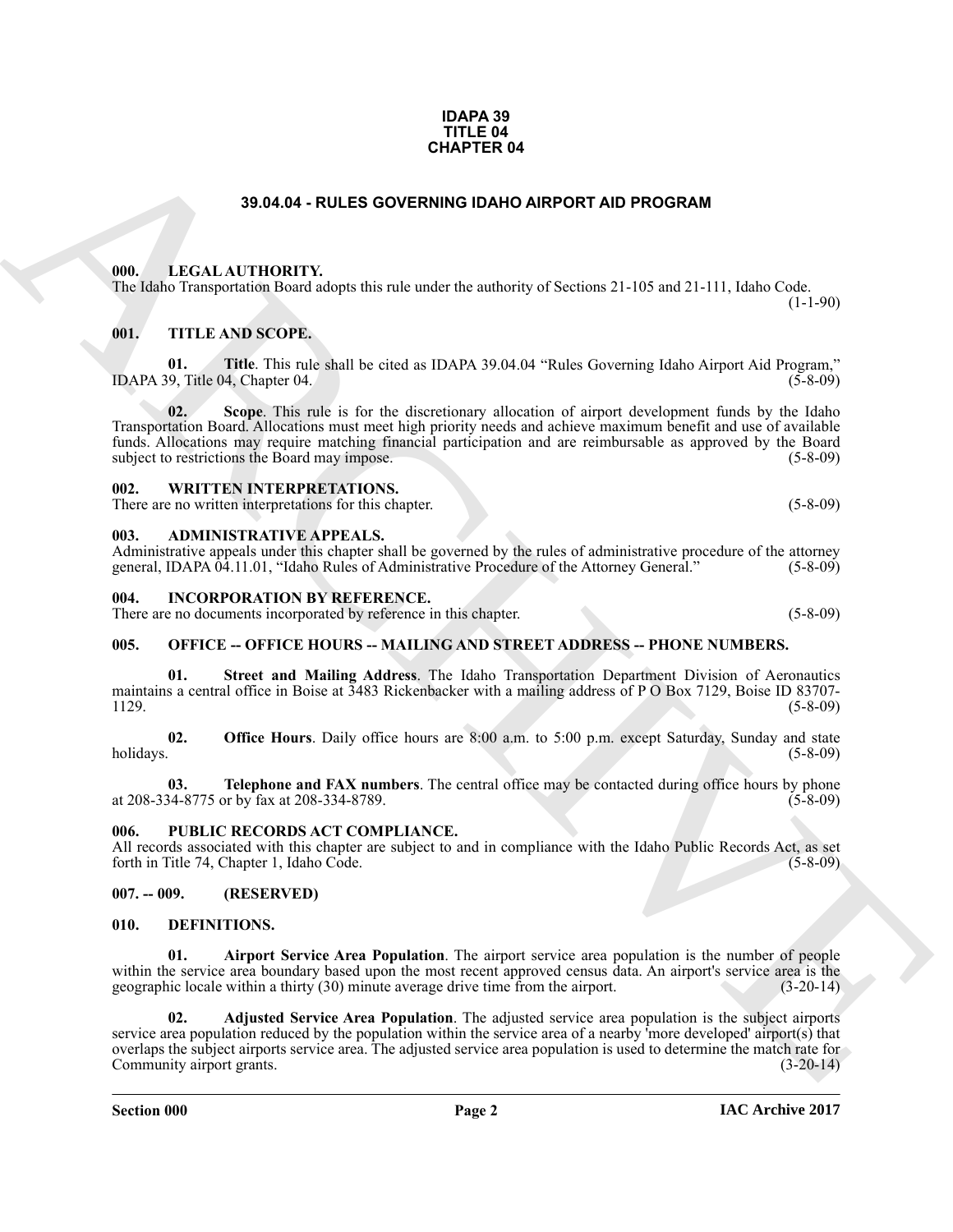#### <span id="page-2-0"></span>**011. -- 099. (RESERVED)**

#### <span id="page-2-6"></span><span id="page-2-1"></span>**100. AIRPORT SPONSOR ELIGIBILITY.**

For the Trust Scheme of the Correlation of the Correlation of the Correlation of the Correlation of the Correlation of the Correlation of the Correlation of the Correlation of the Correlation of the Correlation of the Cor The Idaho Airport Aid Program is available only to public entities that own or lease and operate a landing facility that is open to the public without use restrictions. Allocation may be made only on facilities that are not under exclusive lease or monopoly control of private individuals or corporations. The Idaho Airport Aid Program consists of grants, small projects, and maintenance and safety supplies. The grants (for scheduled projects) and small projects (for unscheduled or emergency projects) are available to municipal entities such as a city, county, airport authority, political subdivision, or public corporation, hereinafter referred to as the airport sponsor, but not to facilities operated by divisions of the state of Idaho or the Federal government. The maintenance and safety supplies are available to all public entities that own or lease and operate a landing facility that is open to the public without use restrictions.

(5-8-09)

#### <span id="page-2-2"></span>**101. -- 199. (RESERVED)**

#### <span id="page-2-10"></span><span id="page-2-3"></span>**200. PROJECT ALLOCATION PRIORITY PRINCIPLES.**

The discretionary allocation programs will be based on six (6) important principles. These principles are: (3-20-14)

**01.** Aircraft Operations Safety. Priority will be given to projects involving safety of aircraft operations. (1-1-90) operations. (1-1-90)

<span id="page-2-16"></span><span id="page-2-14"></span><span id="page-2-13"></span><span id="page-2-12"></span>**02. Priority Will Be Given to Projects Which Protect Prior Public Investments**. (1-1-90)

**03. Federal Funds**. Priority will be given to assuring maximum use and benefit of available federal (1-1-90) funds. (1-1-90)

**04. Aircraft Landing Projects**. Priority will be given to projects at existing aircraft landing facilities where need is demonstrated. Projects must provide benefits associated with aircraft landing facility utilization on a statewide basis. (1-1-90) statewide basis.

<span id="page-2-15"></span>**05. Preservation and Acquisition**. Priority will be given to the preservation and acquisition of aircraft landing facilities in danger of being lost. (1-1-90) existing aircraft landing facilities in danger of being lost.

**06. Aircraft Landing Development**. Priority will be given to the development of new, additional aircraft landing facilities in areas of greatest need:

- <span id="page-2-11"></span>**a.** Large geographical areas with no "air accessibility." (1-1-90)
- **b.** Additional new sites in urban areas where landing sites are rapidly becoming non-existent. (1-1-90)
- <span id="page-2-7"></span>**c.** Recreational area development where land availability is becoming difficult to obtain. (1-1-90)

#### <span id="page-2-4"></span>**201. -- 299. (RESERVED)**

#### <span id="page-2-5"></span>**300. PROGRAM CRITERIA AND LIMITATIONS.**

The allocation program is designed to provide the greatest and best utilization of limited Idaho Airport Aid Program Funds. The primary goal of the allocation program is to further the proper development of a statewide system of airports and fair distribution of aviation tax money. This policy requires: (5-8-09)

<span id="page-2-8"></span>**01. Master Plan**. Each city, county, airport authority, political subdivision, or public corporation, hereinafter referred to as airport sponsor, should have a master plan or an airport or heliport layout plan to be eligible for participation in the allocation program. The plan must be approved by the Division of Aeronauti for participation in the allocation program. The plan must be approved by the Division of Aeronautics.

<span id="page-2-9"></span>**02.** Percentages of Cost. Matching percentages must be determined not to exceed the following less, subject to the approval of the Idaho Transportation Board: (1-1-90) guidelines, subject to the approval of the Idaho Transportation Board: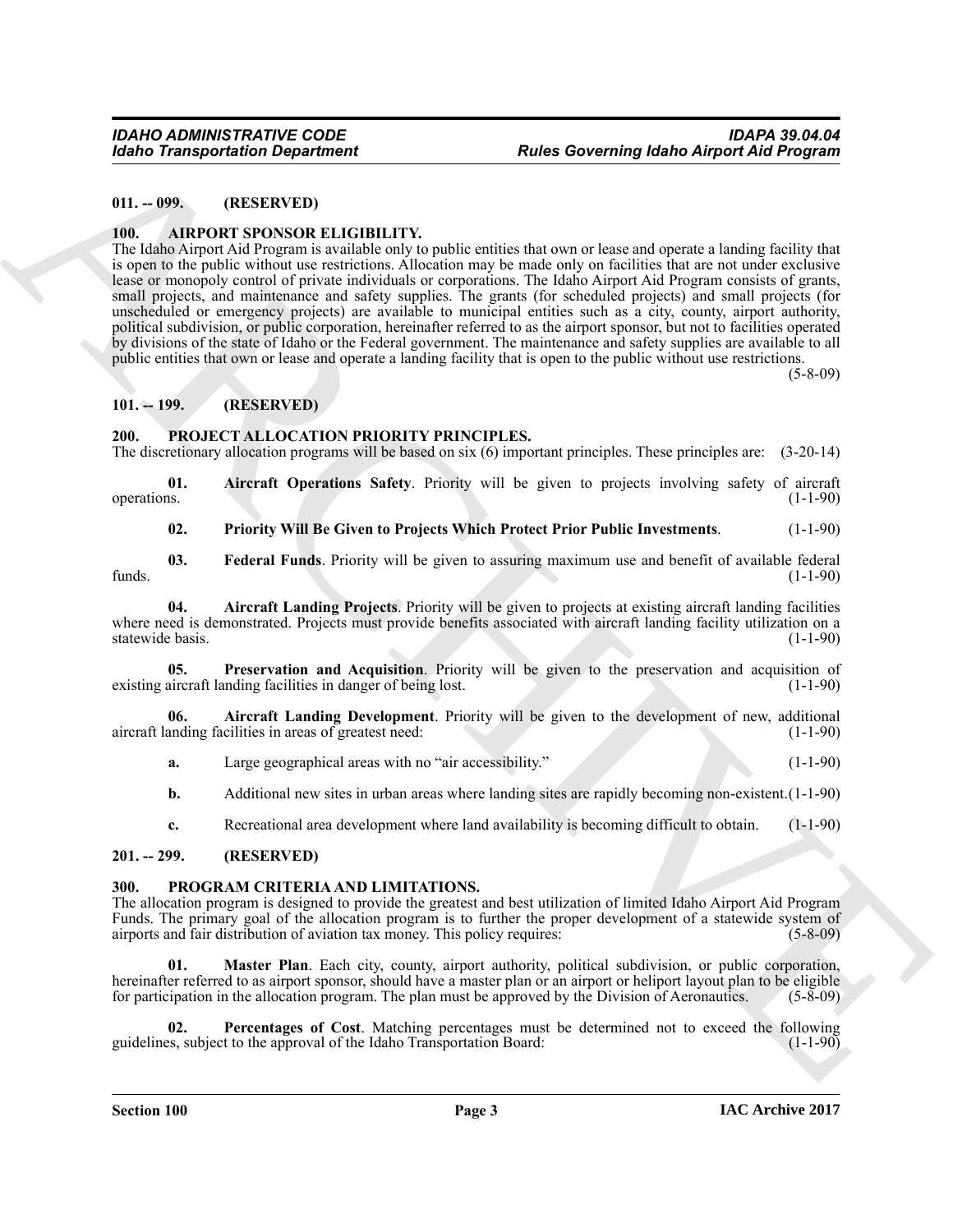### *IDAHO ADMINISTRATIVE CODE IDAPA 39.04.04 Idaho Transportation Department Rules Governing Idaho Airport Aid Program*

| <b>Idaho Transportation Department</b> |                                                                                                                                                                                                                                                                                                                                                                                                                                                                                                            | <b>Rules Governing Idaho Airport Aid Program</b> |                |
|----------------------------------------|------------------------------------------------------------------------------------------------------------------------------------------------------------------------------------------------------------------------------------------------------------------------------------------------------------------------------------------------------------------------------------------------------------------------------------------------------------------------------------------------------------|--------------------------------------------------|----------------|
| a.                                     | Airport sponsors not eligible for Federal funding assistance that have an adjusted service area<br>population of less than five thousand $(5,000)$ , may receive up to seventy-five percent $(75%)$ of project cost for<br>maintenance and upgrade of an airport. Acceptable assurance of continuing operation and maintenance over a twenty<br>(20) year period under the guidance of a Citizen's Advisory Council shall be provided.                                                                     |                                                  | $(3-20-14)$    |
| b.                                     | Airport sponsors not eligible for Federal funding assistance that have an adjusted service area<br>population of five thousand $(5,000)$ or more may receive up to fifty percent $(50\%)$ of the cost for maintenance and<br>upgrade of an airport. Acceptable assurance of continuing operation and maintenance over a twenty (20) year period<br>under the guidance of a Citizen's Advisory Council shall be provided.                                                                                   |                                                  | $(3-20-14)$    |
| c.                                     | Airport sponsors eligible for Federal funding assistance, may be considered for State funding<br>assistance up to fifty percent (50%) of the sponsor's share when using Federal aid for the cost of maintenance and<br>upgrade of existing facilities. If no Federal participation, each such project shall be considered on its merit. The<br>amount of State financial aid will be negotiated in each case.                                                                                              |                                                  | $(5-8-09)$     |
|                                        | All airport sponsors eligible for funding under IDAPA 39.04.04, "Rules Governing Idaho Airport<br>Aid Program," may apply to participate in the maintenance and safety supplies program. This is part of the<br>discretionary allocation program that provides at no charge or a reduced charge for the following such items:                                                                                                                                                                              |                                                  | $(5-8-09)$     |
| $\mathbf{i}$ .                         | Runway and taxiway light fixtures, bulbs, and parts;                                                                                                                                                                                                                                                                                                                                                                                                                                                       |                                                  | $(5-8-09)$     |
| ii.                                    | Rotating beacon fixtures;                                                                                                                                                                                                                                                                                                                                                                                                                                                                                  |                                                  | $(5-8-09)$     |
| iii.                                   | Windsocks, windsock frames and standards;                                                                                                                                                                                                                                                                                                                                                                                                                                                                  |                                                  | $(5-8-09)$     |
| iv.                                    | Tie-down chain sets;                                                                                                                                                                                                                                                                                                                                                                                                                                                                                       |                                                  | $(5-8-09)$     |
| V.                                     | Utility light bulbs; and                                                                                                                                                                                                                                                                                                                                                                                                                                                                                   |                                                  | $(5-8-09)$     |
| vi.                                    | Taxiway reflectors.                                                                                                                                                                                                                                                                                                                                                                                                                                                                                        |                                                  | $(5 - 8 - 09)$ |
| e.<br>allocation.                      | All municipal airport sponsors eligible for funding under IDAPA 39.04.04, may apply to participate<br>in the small projects program which provides grant funding assistance of less than two thousand dollars (\$2,000) for<br>unscheduled or emergency improvements, with approval from the aeronautics administrator, from the current years                                                                                                                                                             |                                                  | $(5-8-09)$     |
| 03.                                    | Face Value Contributions. Labor and equipment contributions by the airport sponsor may be<br>approved at face value in force-account financial evaluation as matching funds. The following items will not be<br>eligible for force-account contribution:                                                                                                                                                                                                                                                   |                                                  | $(5-8-09)$     |
| a.                                     | Land values previously acquired.                                                                                                                                                                                                                                                                                                                                                                                                                                                                           |                                                  | $(1-1-90)$     |
| b.                                     | Previous building construction or improvements.                                                                                                                                                                                                                                                                                                                                                                                                                                                            |                                                  | $(5 - 8 - 09)$ |
| c.                                     | Previous State or FAA grants.                                                                                                                                                                                                                                                                                                                                                                                                                                                                              |                                                  | $(1-1-90)$     |
| 04.                                    | <b>Public Funds Protection</b> . In order to protect the investment of public funds, the Idaho<br>Transportation Board may require proof of ownership or lease of all land upon which any project is proposed, and<br>require that the airport be zoned to prevent incompatible land uses and the creation or establishment of structures or<br>objects of natural growth which would constitute hazards or obstructions to aircraft operating to, from, on, or in the<br>vicinity of the subject airport. |                                                  | $(3-20-14)$    |
| 05.                                    | <b>Applications for Aid.</b>                                                                                                                                                                                                                                                                                                                                                                                                                                                                               |                                                  | $(5 - 8 - 09)$ |
| a.                                     | Each project submitted for funding consideration from airport sponsors not eligible for Federal<br>funding assistance will be presented in a written application for aid which outlines economic capability and source of                                                                                                                                                                                                                                                                                  |                                                  |                |
|                                        |                                                                                                                                                                                                                                                                                                                                                                                                                                                                                                            |                                                  |                |

<span id="page-3-2"></span><span id="page-3-1"></span><span id="page-3-0"></span>

| а.          | Land values previously acquired.                | $(1-1-90)$     |
|-------------|-------------------------------------------------|----------------|
| b.          | Previous building construction or improvements. | $(5 - 8 - 09)$ |
| $c_{\cdot}$ | Previous State or FAA grants.                   | $(1-1-90)$     |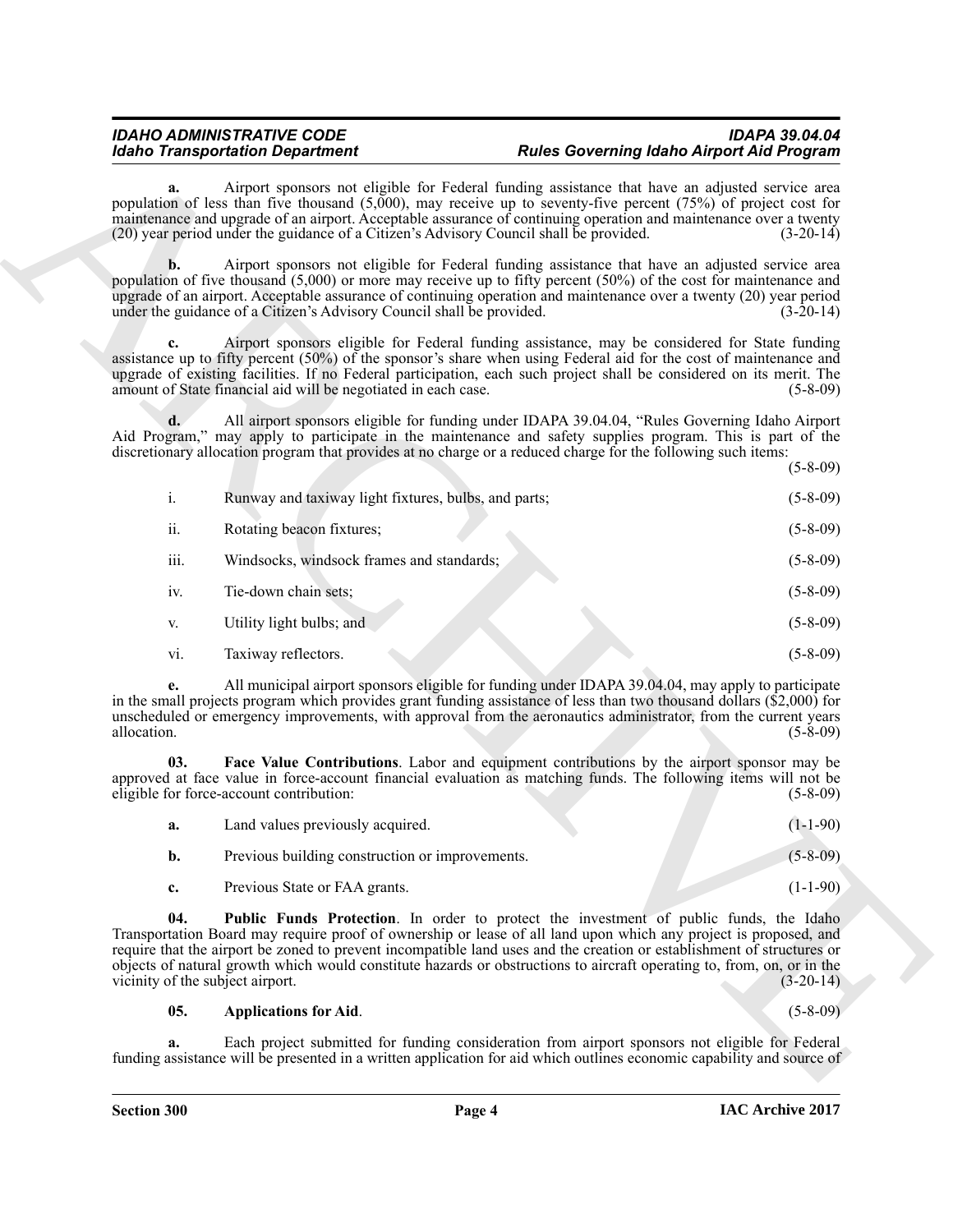funds. The application form will be supplied by the Division of Aeronautics. Eligibility and priority will be determined by an annual revision of a State allocation program for airport improvement. (5-8-09) determined by an annual revision of a State allocation program for airport improvement.

**b.** Each project application submitted for funding consideration from airport sponsors that are eligible for Federal funding assistance will consist of a full and complete copy of the federal application for assistance.

(5-8-09)

**c.** Each request for participation in the maintenance and safety supplies program or the small projects program must be made through written, telephone, or electronic request. (5-8-09)

<span id="page-4-1"></span>**d.** Projects deemed by the Board to require special legislative appropriations will be submitted for resupport and consideration. (5-8-09) legislative support and consideration.

**EVALUATE CONSIDERATION** of the United Society and **F Control Consider Consider Consider Application** (4)  $\frac{1}{2}$  (3)  $\frac{1}{2}$  (3)  $\frac{1}{2}$  (4)  $\frac{1}{2}$  (3)  $\frac{1}{2}$  (4)  $\frac{1}{2}$  (4)  $\frac{1}{2}$  (4)  $\frac{1}{2}$  (4 **06. Projects Other Than Allocation Plan**. All projects other than the annual allocation plan will be individually considered and acted upon at a regular meeting of the Board. All projects will be resolved by eligibility and priorities established by each year's review of the total State need. The availability of funds, or legislative appropriations, shall always be the final determination of grant approvals. Consideration of all factors, including relative needs and priorities involved in an airport construction project will be considered. Attention will be given to effort made at the sponsor's level to assure availability of continuing financing and management support to keep the airport in good repair. (5-8-09) airport in good repair.

<span id="page-4-0"></span>**07. Granted Allocation Items**. Allocations may be granted for the following items: (1-1-90)

**a.** Development of required airport planning, land ownership, airspace, land use compatibility, and land use zoning documents. (5-8-09)

**b.** Land acquisition for development and improvement of aircraft landing facilities. (1-1-90)

**c.** Grading and drainage necessary for construction or reconstruction of runways or taxiways. (1-1-90)

- $(1-1-90)$ 
	- **d.** Construction or reconstruction of runways or taxiways. (1-1-90)

**e.** Acquisition of "runway protection zones" as defined in current regulations of the Federal Aviation Administration.

Acquisition of easements through or other interests in airspace as may be reasonably required for aft operations in the vicinity of an aircraft landing facility. (1-1-90) safeguarding aircraft operations in the vicinity of an aircraft landing facility.

**g.** Removal of natural obstructions from runway protection zones. (5-8-09)

**h.** Installation or rehabilitation of "segmented circle airport marker systems" as defined in current regulations of the Federal Aviation Administration. (5-8-09)

**i.** Installation or rehabilitation of runway, taxiway, boundary, or obstruction lights, together with related electrical equipment. (5-8-09) directly related electrical equipment.

**j.** Erection or rehabilitation of appropriate security fencing around the perimeter of an aircraft landing (5-8-09) facility. (5-8-09)

**k.** Grading and drainage necessary to provide for parking of transient general aviation aircraft.  $(1-1-90)$ 

**l.** Air navigation facilities. (1-1-90) **m.** Such other capital improvements as may be designated by the Board. (1-1-90)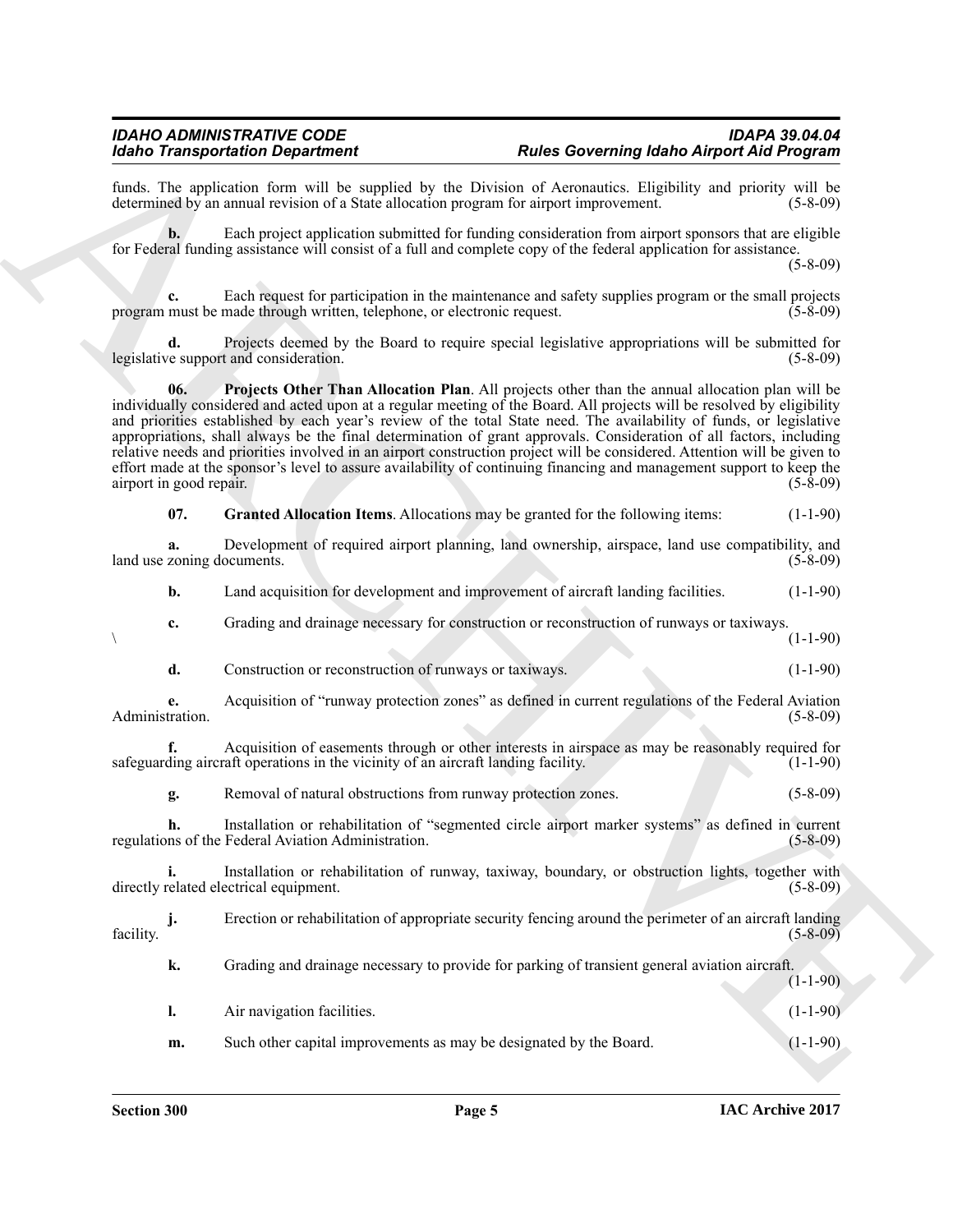Existential de la concerte de la concerte de la concerte de la concerte de la concerte de la concerte de la concerte de la concerte de la concerte de la concerte de la concerte de la concerte de la concerte de la concerte **n.** New building construction of public use facilities such as storage hangars, pilot lounge, rest rooms, are owned by the airport sponsor. (5-8-09) etc., that are owned by the airport sponsor.

<span id="page-5-0"></span>**301. -- 999. (RESERVED)**